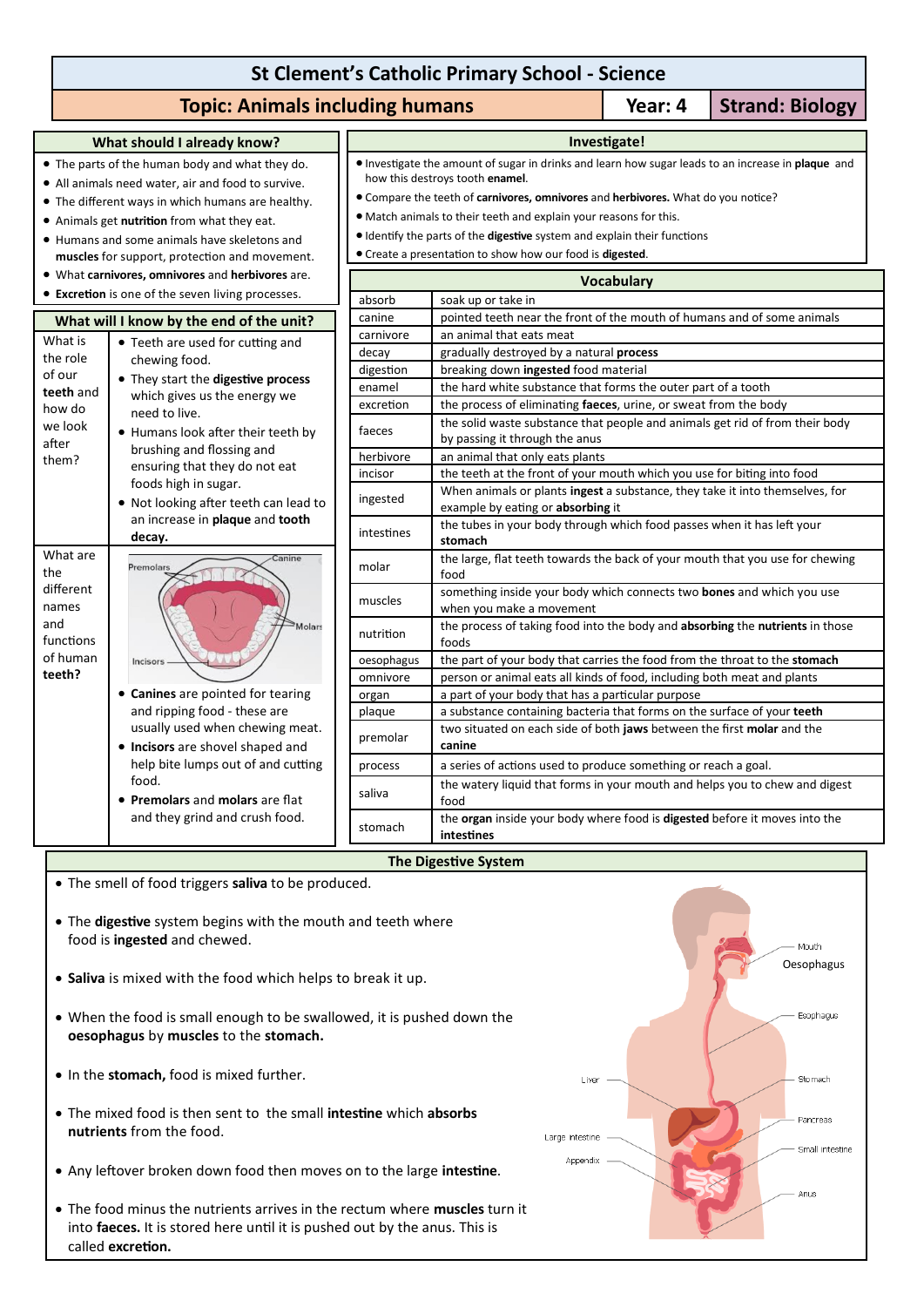| <b>St Clement's Catholic Primary School - Science</b>                           |                   |                 |                                                                            |         |                        |                 |  |  |
|---------------------------------------------------------------------------------|-------------------|-----------------|----------------------------------------------------------------------------|---------|------------------------|-----------------|--|--|
| <b>Topic: Animals including humans</b>                                          |                   |                 |                                                                            | Year: 4 | <b>Strand: Biology</b> |                 |  |  |
| Question 1: Place these in<br>order of what happens in the<br>digestive system. | Start of<br>unit: | End of<br>unit: | Question 4: The substance that<br>helps break down food in the<br>mouth is |         | Start of<br>unit:      | End of<br>unit: |  |  |
| teeth chew food and saliva<br>helps the food to break down.                     |                   |                 | oesophagus                                                                 |         |                        |                 |  |  |
| any final nutrients are<br>absorbed before waste is                             |                   |                 | saliva                                                                     |         |                        |                 |  |  |
| pushed out by the anus.                                                         |                   |                 | nutrients<br>stomach                                                       |         |                        |                 |  |  |
| in the stomach the food is<br>mixed further and then sent to<br>the intestines  |                   |                 | Question 5: What carries food                                              |         | Start of               | End of          |  |  |
| the food is pushed down the<br>oesophagus to the stomach.                       |                   |                 | from the mouth to the<br>stomach?                                          |         | unit:                  | unit:           |  |  |
|                                                                                 |                   |                 | blood                                                                      |         |                        |                 |  |  |
| Question 2: Which of these life<br>processes takes place when                   | Start of          | End of          | oesophagus                                                                 |         |                        |                 |  |  |
| waste is pushed out?                                                            | unit:<br>unit:    |                 | tongue<br>teeth                                                            |         |                        |                 |  |  |
| respiration                                                                     |                   |                 |                                                                            |         |                        |                 |  |  |
| reproduction<br>excretion                                                       |                   |                 |                                                                            |         |                        |                 |  |  |
| growth                                                                          |                   |                 | Question 6: Tooth decay is<br>when                                         |         | Start of               | End of          |  |  |
| Question 3: The substance that                                                  | Start of          | End of          | teeth are used to chew                                                     |         |                        |                 |  |  |
| contains bacteria on the<br>surface of your teeth is called                     | unit:             | unit:           | teeth are kept healthy                                                     |         |                        |                 |  |  |
| plaque                                                                          |                   |                 | teeth are destroyed and                                                    |         |                        |                 |  |  |
| canines                                                                         |                   |                 | damaged<br>teeth are brushed twice a day                                   |         |                        |                 |  |  |
| molars                                                                          |                   |                 |                                                                            |         |                        |                 |  |  |
| incisors                                                                        |                   |                 |                                                                            |         |                        |                 |  |  |

| Question 7: Label the types of teeth: incisors, molars, premolars, canines | Start of unit: | End of unit: |
|----------------------------------------------------------------------------|----------------|--------------|
|                                                                            |                |              |
| Question 8: Name two ways in which we can look after our teeth.            | Start of unit: | End of unit: |
|                                                                            |                |              |